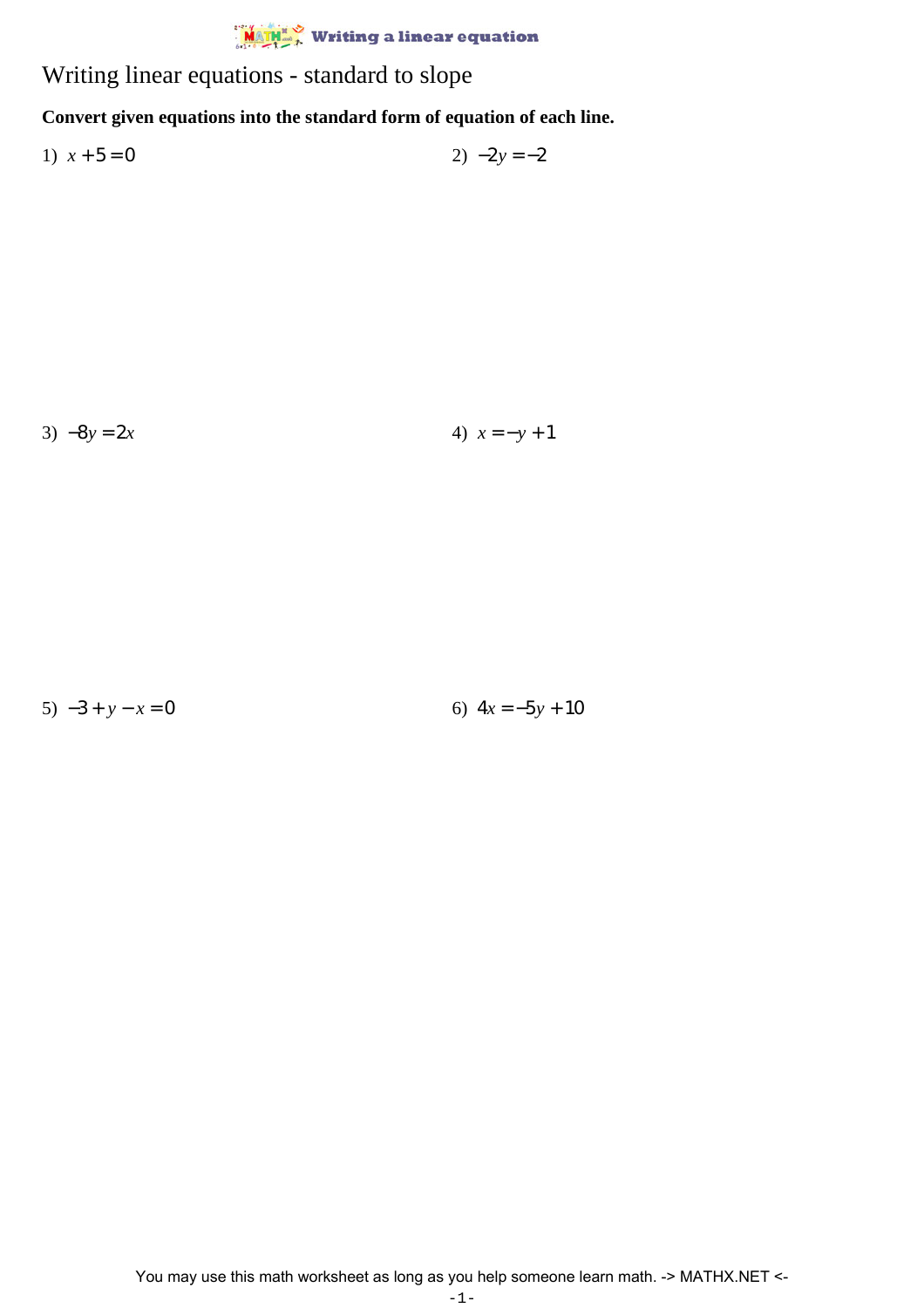7)  $-4 = 2x - y$  8)  $y + 5 = 0$ 

9) 7*x* + 20 = 4*y* 10) 3*x* = −3*y* − 15

11)  $0 = 4y + x - 20$  12)  $5y = -20 + 8x$ 

13)  $3 = -y + x$  14)  $-x - 7y = 11$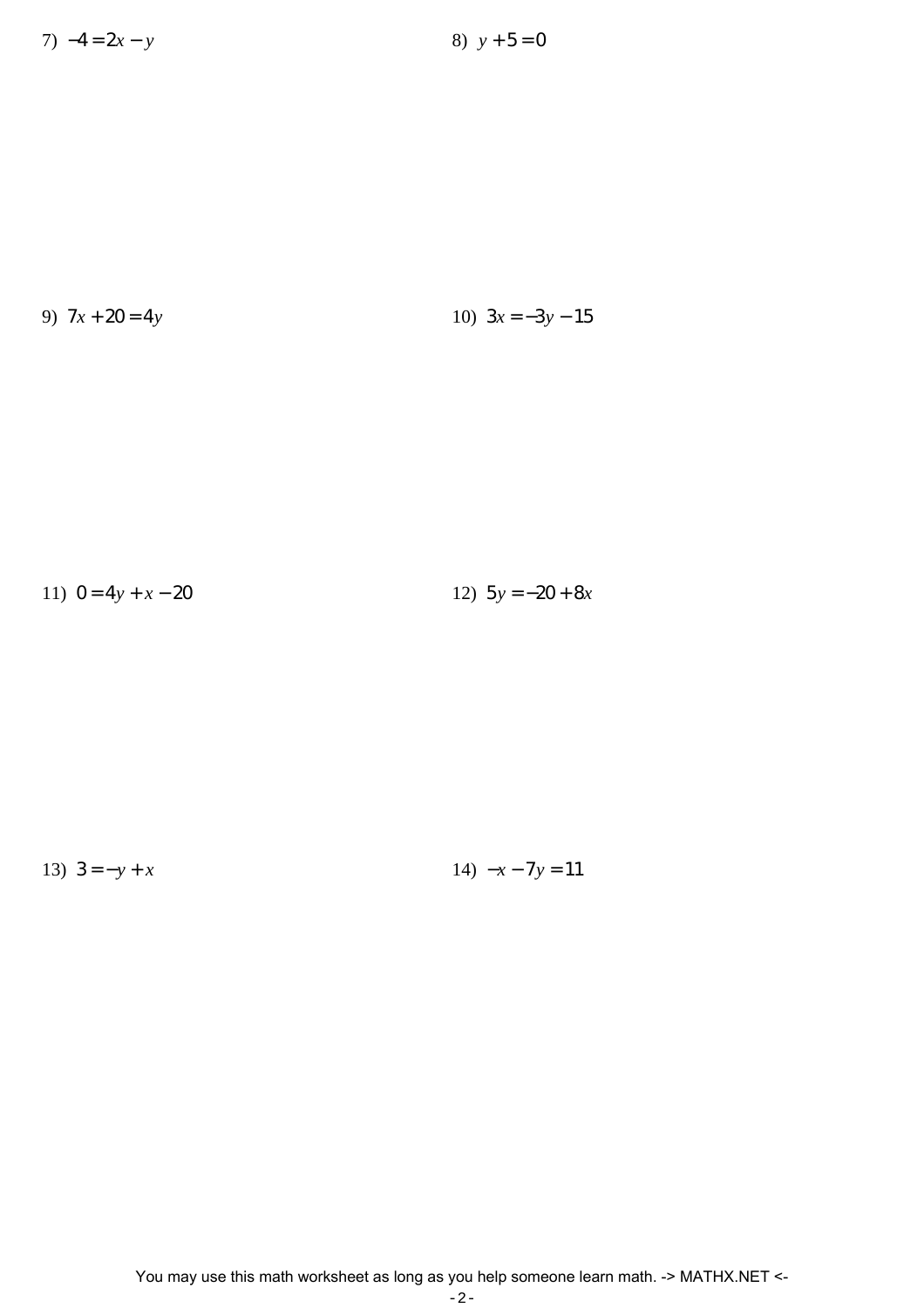$$
17) -5x - 1 = -4y \qquad \qquad 18) \quad 0 = -2x - y + 4
$$

$$
19) -2y = -2x - 4 \qquad \qquad 20) \ 16 = -3x + 5y
$$

21)  $5y - x = 20$ 

22)  $-6x - 15 = 3y$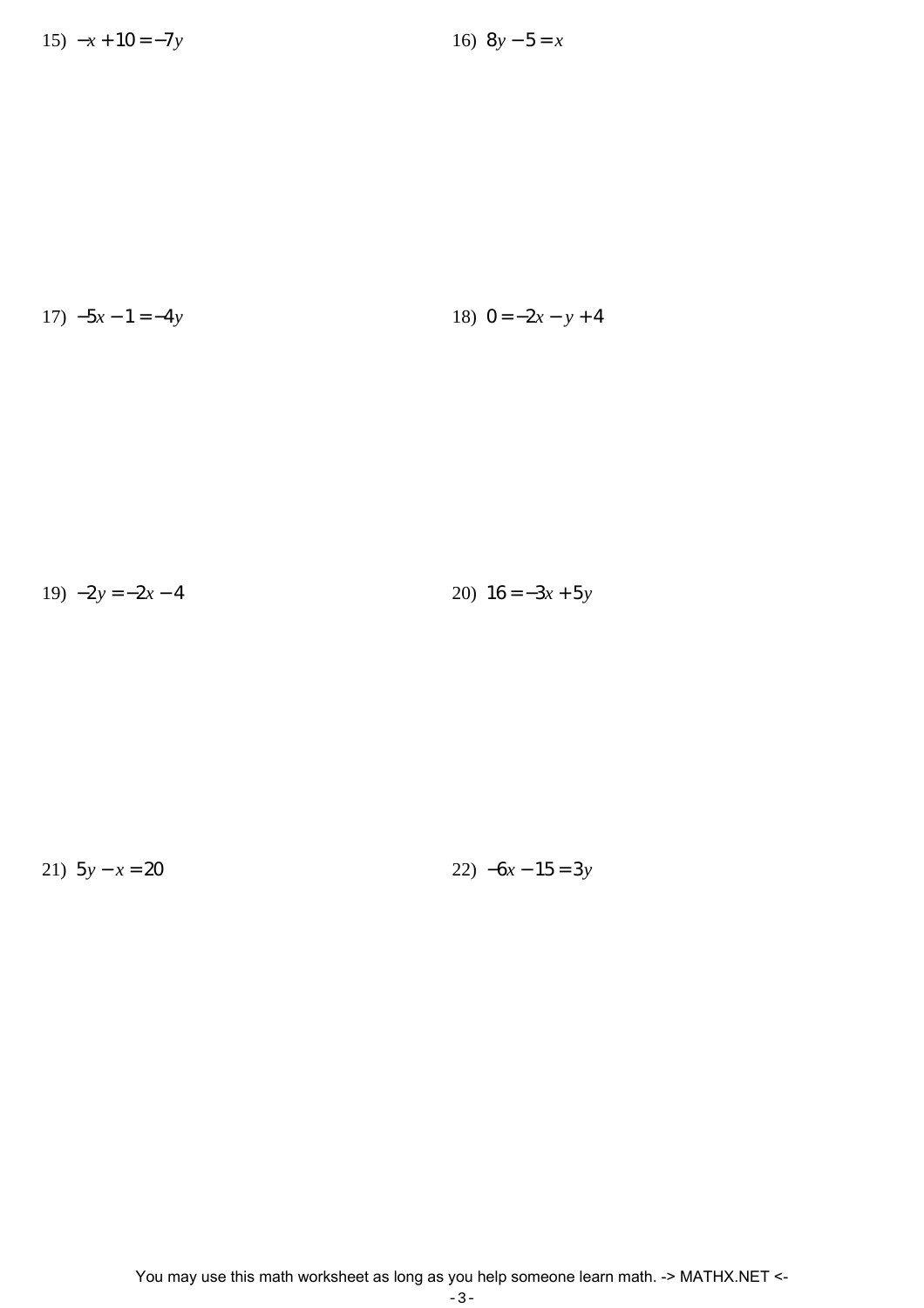$$
25) -12 = 3y - 4x \qquad 26) \quad 7x = -3y + 9
$$

$$
27) \ -x - 2 + \frac{2}{3}y = 0
$$

29)  $1 - x = 0$ 

30)  $0 = -12x - 3y - 9$